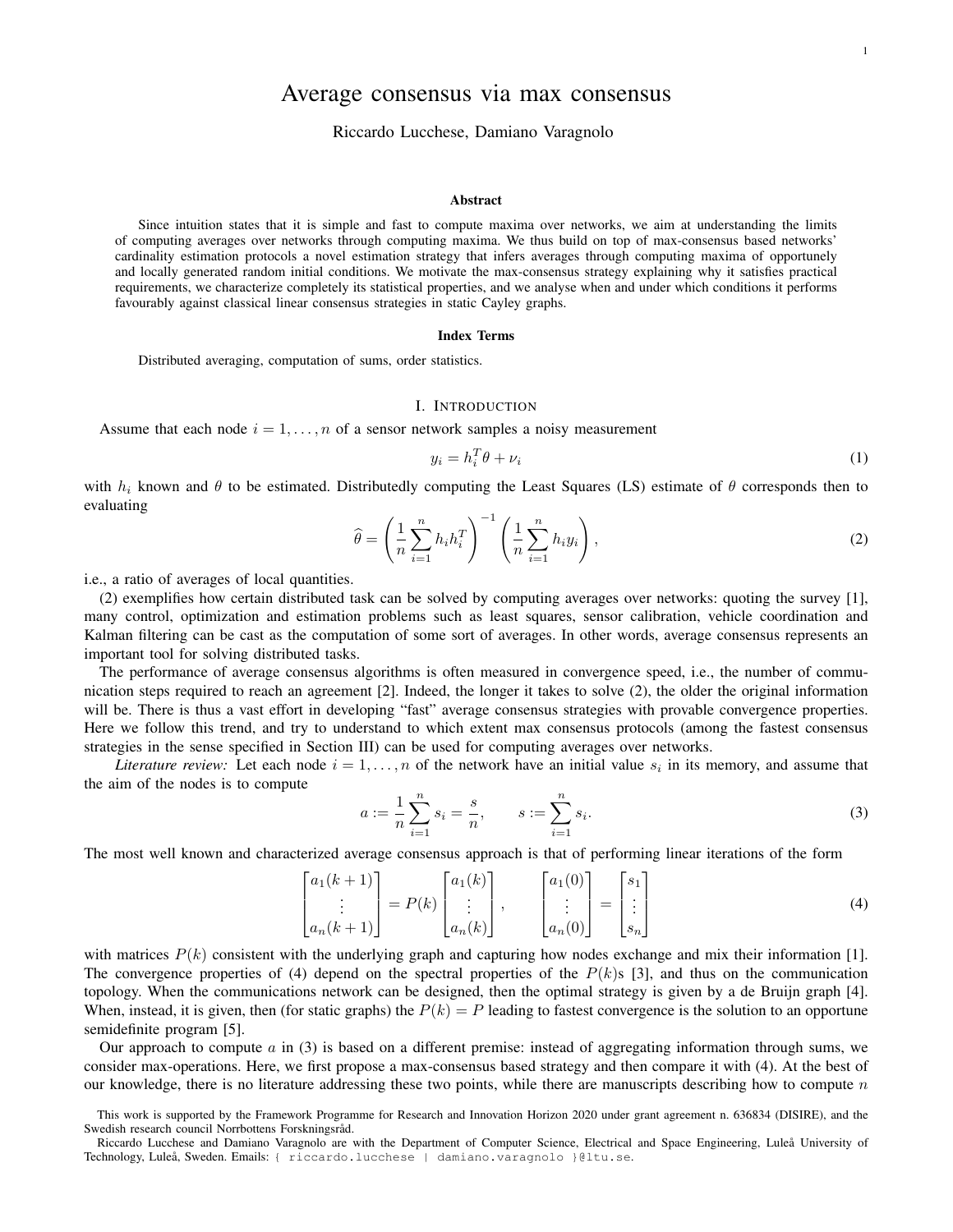(and, potentially, also s) using max-operations. When quantization issues are negligible, the problem of estimating the network cardinality n through max-consensus protocols is completely solved [6]. We are, however, not aware of generalizations for estimating s and  $a$ , and not aware of solutions to estimating the cardinality n when quantization issues are considered (a first partial attempt is in [7]).

We notice that the max-consensus strategies cited above are not perfect counting mechanisms. Coupling a max-consensusbased leader election step with the classical average consensus would in fact lead to perfect counting (assuming that the leader election task terminates correctly) [8]. Nonetheless this hybrid approach has slower convergence properties (a max consensus step is followed by an average consenus step). We also notice that an alternative strategy for estimating averages is to exploit sampling-based approaches, i.e., averaging only a subset of the n original numbers  $s_1, \ldots, s_n$ ; the quality of this approximation depends then on the empirical distribution of these quantities [9].

*Assumptions:* Here we summarize our simplifying assumptions, omitting for brevity some basic graph-theoretic definitions (deferred to [1]).

**Assumption 1** The network is represented by a static strongly connected graph  $\mathcal{G} = (\mathcal{V}, \mathcal{E})$  with  $\mathcal{V} = \{1, \ldots, n\}$  the set of *nodes and* E *the set of communication links.*

**Assumption 2** *Time is partitioned into ordered intervals indexed by*  $t = 0, 1, 2, \ldots$ , *each referred to as an "epoch". During each epoch, randomly, uniformly and i.i.d. during the epoch, each agent* i *in the network broadcasts its information to all its neighbors through a perfect channel (i.e., without collisions, delays, communication errors).*

Assumption 3 *Computations are free of quantization issues.*

**Assumption 4** *The quantities*  $s_i$  *are all strictly positive.* 

*Problem definition:* Given the previous assumptions, nodes can compute  $m := \max_{i=1}^n \{s_i\}$  through iterations of the kind

$$
s_i(k) = \max\left(s_i(k-1), \{s_j(k-1)\}_{j \in \mathcal{N}_i}\right), \quad s_i(0) = s_i,
$$
\n(5)

with  $\mathcal{N}_i$  denoting the set of neighbors of i. Protocol (5) converges to m in at most d epochs, with d the diameter of the network (notice that d can be estimated using the very same protocol [10]). In fact, the maximum  $m$  is different from the average a; nonetheless, as explained in Section II, it is possible to modify the initial condition in (5) so that the resulting m conveys statistical information about a, eventually allowing one to compute a Maximum Likelihood (ML) estimate  $\hat{a}$  of a from m. Moreover one can improve the statistical accuracy of  $\hat{a}$  by sending more information per communication step (see Section II).

Consider instead the classical linear average consensus protocol (4) where  $P(k) = P$ , consistent with the network graph and doubly stochastic, i.e., with non-negative entries and s.t. if 1 is a column vector of n ones then  $P1 = 1$ ,  $P^T1 = 1$ . With these assumptions protocol (4) exponentially converges to a with rate equal to the essential spectral radius of  $P \upharpoonright 1$ , Theorem 1].

Thus:

- $\bullet$  the average consensus converges exponentially to  $\alpha$ ;
- the max consensus converges in d steps to  $\hat{a} \neq a$ , and the estimation error can be diminished by increasing the number of scalars sent per communication step.

Choosing the Mean Squared Error (MSE) as our performance index (i.e., the sum of the squares of the local deviations from a at the generic epoch k), under certain conditions (on P, on  $s_1, \ldots, s_n$ , on the number of scalars used in the max consensus and others; see Section II), the max-consensus based strategy *may* lead to better MSEs. Here, we are interested in studying when this happens.

*Statement of contributions:* Our contributions are:

- 1) derive (32), i.e., a max-consensus based ML estimator of  $a$ , and fully characterize its statistical properties in (37) and (38);
- 2) motivate estimator (32) as the unique possible strategy under the framework described in Section III;
- 3) characterize when, and under which conditions, estimator (32) performs better (in MSEs terms) than the averageconsensus strategy (4) when considering Cayley graphs.

*Structure of the manuscript:* Section II presents the estimation strategy and characterizes it from statistical perspectives. Section III motivates the structure of the proposed protocol from practical considerations. Section IV compares the performance of the novel estimator with the average-consensus strategy. Section V concludes the manuscript with some remarks and a roadmap for future research.

### II. MAX AVERAGING

We introduce and characterize an unbiased estimator of the average  $a = s/n = sn^{-1}$  in (3) by means of the following 3 subsections, defining respectively a ML estimator for  $n^{-1}$  (Section II-A), for s (Section II-B), and for a (Section II-C).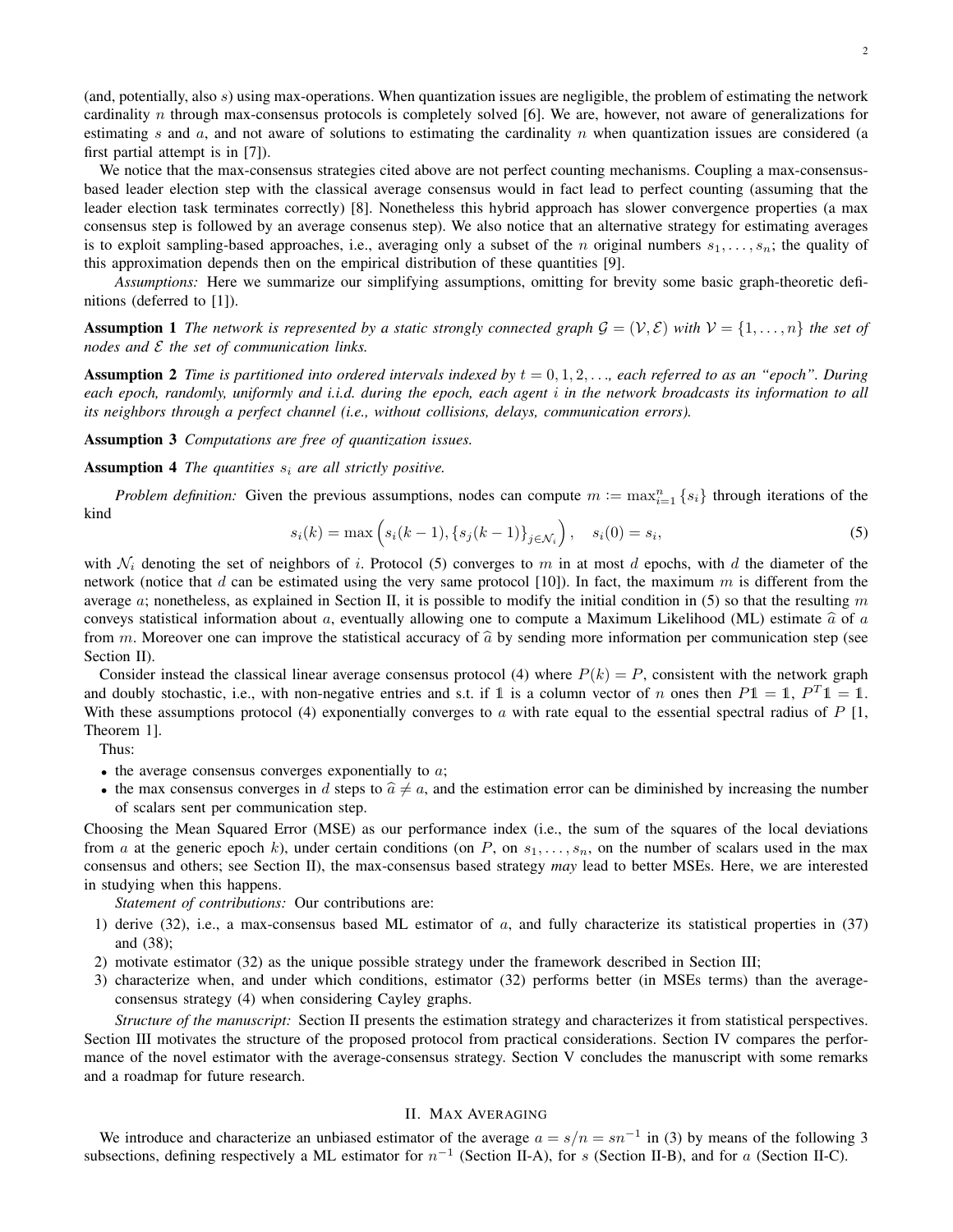## A. Estimating  $n^{-1}$

Estimating the size of a network  $n$  has been a research topic for long. In our set-up we are interested in performing this task through max-consensus strategies under the assumption of negligible quantization effects. I.e., we assume that the memory of the generic agent i is endowed with the  $M_n$ -dimensional vector

$$
y_i = [y_{i,1} \quad \dots \quad y_{i,M_n}] \in \mathbb{R}^{M_n} \tag{6}
$$

where each component is a real-valued scalar initialized at the origin of time as

$$
y_{i,m} \sim \mathcal{U}[0,1]
$$
 i.i.d.,  $i = 1, ..., n, m = 1, ..., M_n,$  (7)

and where the max-consensus communication protocol is such that for every communication epoch (cf. Assumption 2) every node updates its  $y_{i,m}$ 's for  $m = 1, \ldots, M_n$  as

$$
y_{i,m} \leftarrow \max_{j \in \mathcal{N}_i} \left( \{ y_{j,m} \}, y_{i,m} \right) \tag{8}
$$

so that, after at most  $d$  epochs, every  $y_{i,m}$  converges to

$$
y_m := \max_{j \in \mathcal{V}} \{y_{j,m}\}, \qquad m = 1, \dots, M_n.
$$
 (9)

Let then

$$
y := [y_1, \dots, y_{M_n}]. \tag{10}
$$

Using order-statistics considerations it is immediate to check that

$$
p(y \; ; \; n) = n^{M_n} \prod_{m=1}^{M_n} (y_m)^{n-1}, \tag{11}
$$

so that the ML estimator of  $n^{-1}$  given y is

$$
\widehat{n^{-1}} = \widehat{n^{-1}}(y) := -\frac{1}{M_n} \sum_{m=1}^{M_n} \log y_m.
$$
\n(12)

This estimator, fully characterized in [6], has a probability distribution expressible in closed-form. Indeed each variable  $-\log(y_m)$  is exponentially distributed with rate n; moreover the sum of  $M_n$  i.i.d. exponential random variables with rate n is a Gamma random variable with shape  $M_n$  and scale  $n^{-1}$ .  $n^{-1}$  is thus a scaled version of this sum of exponentials

$$
p\left(\widehat{n^{-1}}\,;\,n,M_n\right) = \text{Gamma}\left(M_n,(nM_n)^{-1}\right) \tag{13}
$$

 $(M_n$  is the shape,  $(nM_n)^{-1}$  is the scale) such that, for  $M_n > 2$ ,

$$
\mathbb{E}\left[\widehat{n^{-1}}\right] = n^{-1},\tag{14}
$$

$$
\mathbb{E}\left[\left(\frac{n^{-1}-n^{-1}}{n^{-1}}\right)^2\right] = \text{var}\left(\widehat{\frac{n^{-1}}{n^{-1}}}\right) = \frac{1}{M_n}.\tag{15}
$$

Interestingly,  $\widehat{n^{-1}}$  is Minimum Variance Unbiased (MVU), i.e., efficient and it achieves its Cramér-Rao lower bound.

Remark 5 *Generating* yi,m *in* (7) *using distributions other than the uniform does not lead to better statistical performance. Indeed by using the probability integral transform it is possible to show that generating*  $y_{i,m}$  *using any cumulative distribution*  $P(\cdot)$  *that is absolutely continuous (the natural choice for the case considered here, where we neglect quantization issues) leads to an estimator of the form*

$$
\widehat{n^{-1}} = \widehat{n^{-1}}(y) := -\frac{1}{M_n} \sum_{m=1}^{M_n} \log \mathcal{P}(y_m).
$$
\n(16)

*The novel estimator would have the same probability density of*  $\widehat{n-1}$  *given in* (13) *[6, Prop. 7], and thus be statistically equivalent to the original one.*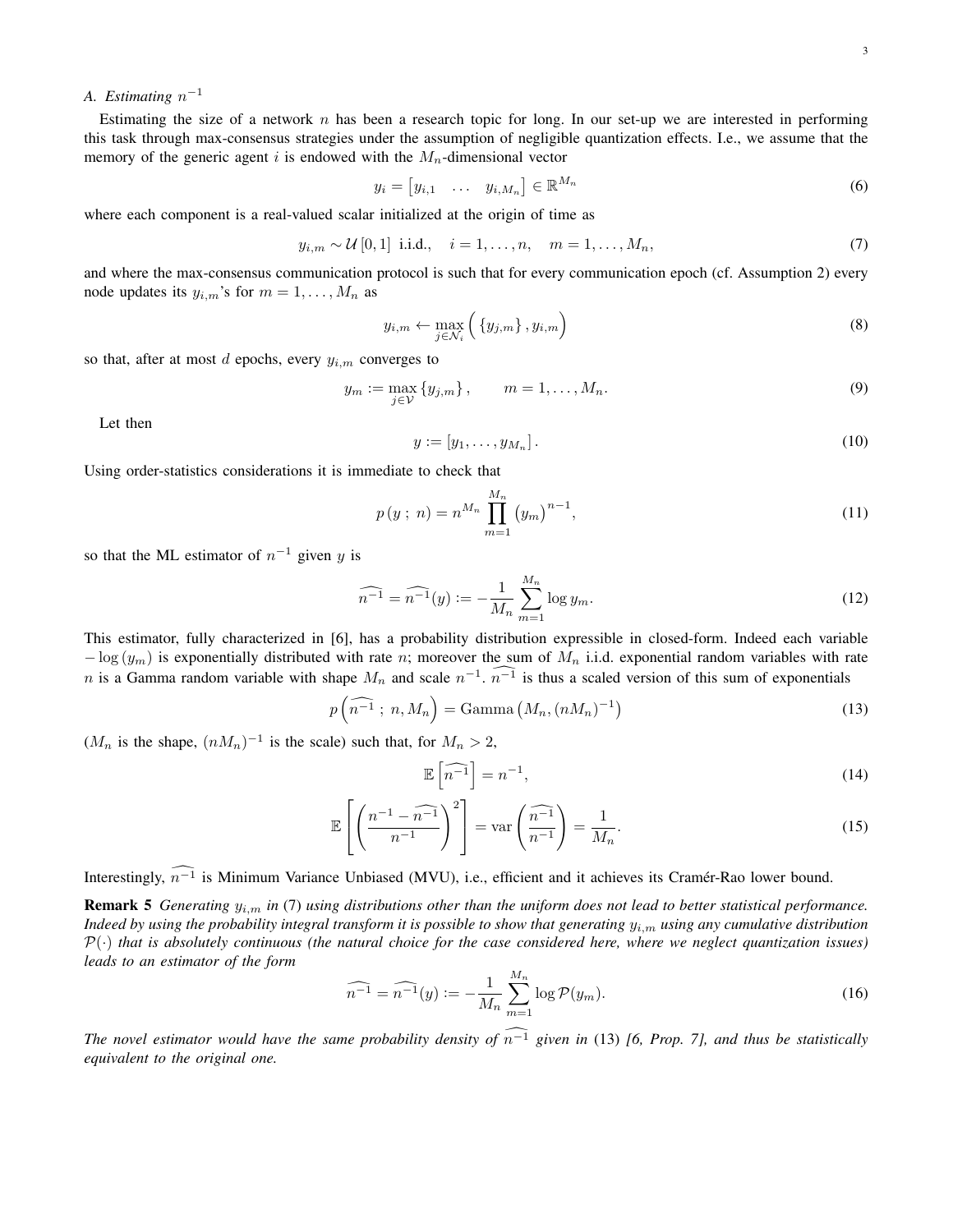#### *B. Estimating* s

Estimating  $s = \sum_{i=1}^{n} s_i$  can be seen as a generalization of estimating  $n = \sum_{i=1}^{n} 1$ , i.e., as a weighted cardinality estimation problem. In this case assume that the memory of the generic agent i is endowed with the  $M_s$ -dimensional vector

$$
z_i = [z_{i,1} \quad \dots \quad z_{i,M_s}] \in \mathbb{R}^{M_s} \tag{17}
$$

where each component is a real-valued scalar. Exploiting the fact that Beta distributions are generalizations of uniform distributions, namely,

$$
u \sim \mathcal{U}[0,1] \Rightarrow u^{1/s} \sim \text{Beta}(s,1) \Rightarrow \text{Beta}(1,1) = \mathcal{U}[0,1],\tag{18}
$$

we now consider the initialization of the components  $z_{i,m}$  at the origin of time as

$$
z_{i,m} \sim \text{Beta}(s_i, 1) \text{ i.i.d., } i = 1, ..., n, \quad m = 1, ..., M_s.
$$
 (19)

We thus consider the same max-consensus communication protocol as before, i.e., for each epoch every node updates every  $z_{i,m}$  for  $m=1,\ldots,M_s$  as

$$
z_{i,m} \leftarrow \max_{j \in \mathcal{N}_i} \left( \left\{ z_{j,m} \right\}, z_{i,m} \right) \tag{20}
$$

so that, after  $d$  epochs, every  $z_{i,m}$  converges to

$$
z_m := \max_{j=1}^n \{z_{j,m}\}, \qquad m = 1, \dots, M_s.
$$
 (21)

Importantly, [11, Lemma 1] ensures that

$$
z_m \sim \text{Beta}\left(\sum_{i=1}^n s_i, 1\right) = \text{Beta}\left(s, 1\right). \tag{22}
$$

Let then

$$
z := [z_1, \dots, z_{M_s}]. \tag{23}
$$

Since

$$
p(z_m ; n) = \frac{1}{B(s, 1)} z_m^{s-1} = s z_m^{s-1}
$$
\n(24)

where  $B(\cdot, \cdot)$  is the Beta function, it follows that

$$
p(z; s) = s^{M_s} \prod_{m=1}^{M_s} (z_m)^{s-1},
$$
\n(25)

so that the ML estimator of s given z is structurally the inverse of  $(12)$ , i.e.,

$$
\widehat{s}_{\text{ML}} = \widehat{s}_{\text{ML}}(z) := \frac{M_s}{-\sum_{m=1}^{M_s} \log z_m}.
$$
\n(26)

Since the ML estimator  $\hat{s}_{ML}$  is biased (see, e.g., [6, Sec. III]), we introduce its unbiased version

$$
\widehat{s} = \widehat{s}(z) := \frac{M_s - 1}{-\sum_{m=1}^{M_s} \log z_m}.\tag{27}
$$

 $\widehat{s}$  shares similar properties with  $\widehat{n^{-1}}$ :

$$
p(\hat{s} ; s, M_s) = \text{Inv} - \text{Gamma}(M_s, s(M_s - 1))
$$
\n(28)

from which it follows, for  $M_s > 2$ ,

$$
\mathbb{E}\left[\widehat{s}\right] = s,\tag{29}
$$

$$
\mathbb{E}\left[\left(\frac{s-\hat{s}}{s}\right)^2\right] = \text{var}\left(\frac{\hat{s}}{s}\right) = \frac{1}{M_s - 2}.\tag{30}
$$

Remark 5 is valid also for  $\hat{s}$ ; i.e., generating  $z_{i,m}$  using other absolutely continuous cumulative distributions rather than the uniform one does not lead to performance improvements. Moreover  $\hat{s}$  exploits the same complete and sufficient statistic exploited by  $\hat{n}$ , and is thus MVU as well.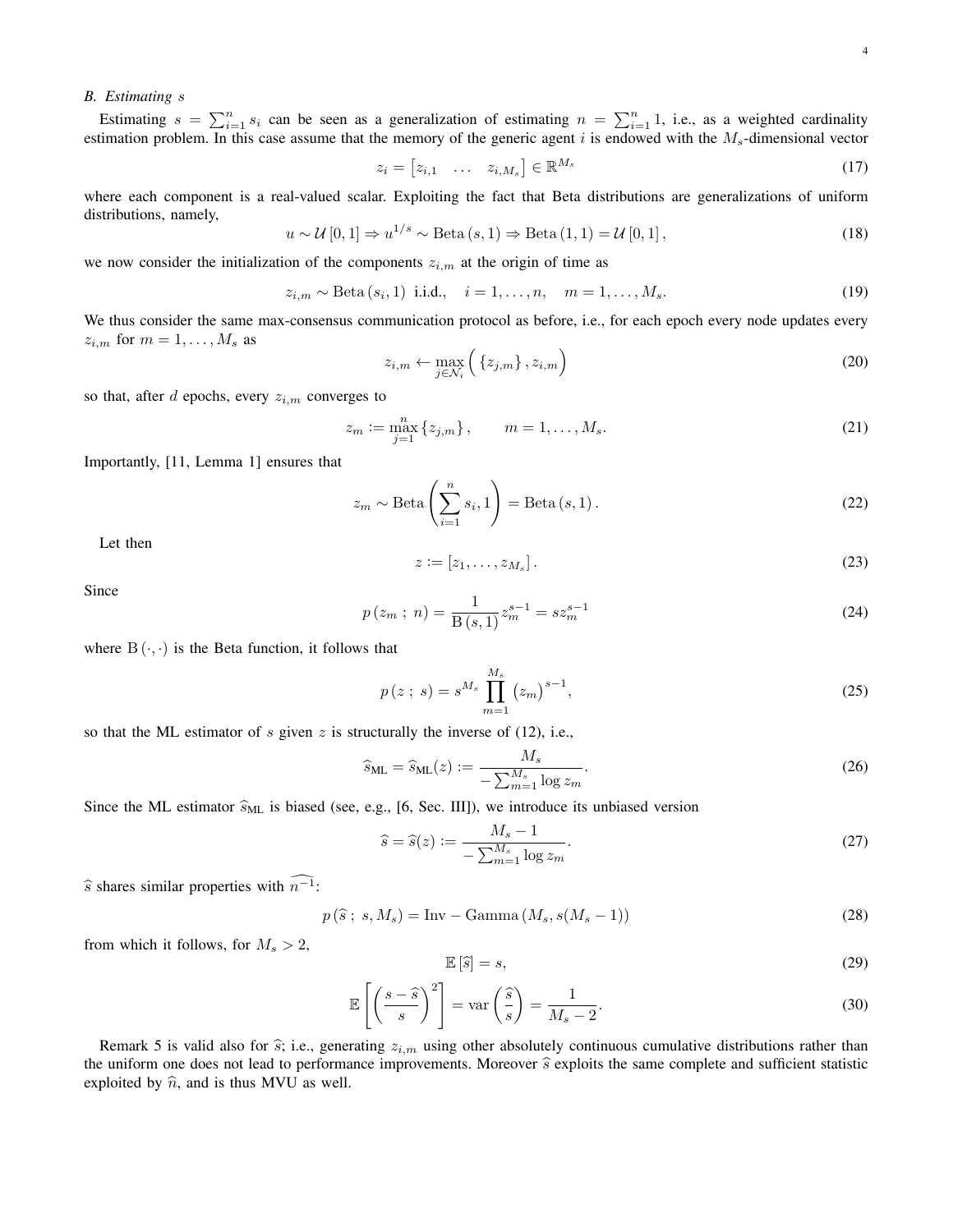### *C. Estimating* a

Having computed the ML estimators for  $n^{-1}$  and s is instrumental for computing the ML estimator for the average a. Indeed, the ML estimator for a is the composition of the ML estimators for s and  $n^{-1}$ :

Lemma 6 *Assume that the nodes have already reached consensus on* y *and* z *in* (10) *and* (23) *respectively. Then*

$$
\arg\max_{\widetilde{a}\in\mathbb{R}} p(y,z\,;\,\widetilde{a}) = \widehat{s}_{ML}(z)\widehat{n^{-1}}(y). \tag{31}
$$

The unbiased version of the ML estimator (31) is defined by

$$
\widehat{a} = \widehat{a}(y, z) := \widehat{s}(z)\widehat{n^{-1}}(y). \tag{32}
$$

The proof of the unbiasedness of  $\hat{a}$  exploits the independence of y and z (the latter being inherited by the fact that the  $y_{i,m}$ 's and the  $z_{i,m}$ 's are independent, and the fact that we are considering a frequentist approach where n and s are deterministic quantities). This independence implies then (for  $M_n, M_s > 2$ )

$$
\mathbb{E}\left[\widehat{a}\right] = \mathbb{E}\left[\widehat{s}\right]\mathbb{E}\left[\widehat{n^{-1}}\right] = a \tag{33}
$$

$$
\mathbb{E}\left[\left(\frac{a-\hat{a}}{a}\right)^2\right] = \text{var}\left(\frac{\hat{a}}{a}\right)
$$
  
=  $\left(\text{var}\left(\frac{\hat{s}}{s}\right) + 1\right) \left(\text{var}\left(\frac{\hat{n}-1}{n-1}\right) + 1\right) - 1$   
=  $\frac{M_n + M_s - 1}{M_n (M_s - 2)}$ . (34)

To reduce the notational burden, assume then  $M_n + M_s = M$  to be bounded. The natural choice for choosing  $M_n$  and  $M<sub>s</sub>$  is then to minimize the Normalized Mean Squared Error (NMSE):

**Lemma 7** *Given*  $M > 4$ *, let* 

$$
(M_n^*, M_s^*) := \arg\min_{M_n, M_s \in \mathbb{N}_+} \mathbb{E}\left[\left(\frac{a-\widehat{a}}{a}\right)^2\right]
$$
  
s.t.  $M_n + M_s = M$ . (35)

*Then*

$$
M_n^* = \text{floor}\left(\frac{M}{2}\right) - 1 \qquad M_s^* = M - M_n^*.
$$
\n
$$
(36)
$$

For the rest of the manuscript assume that  $M_n$  and  $M_s$  have been chosen as in (36). Then, the NMSE (34) reduces to (see Figure 1)

$$
\mathbb{E}\left[\left(\frac{a-\hat{a}}{a}\right)^2\right] = \frac{M-1}{(\text{floor}\left(\frac{M}{2}\right)-1)\left(\text{ceil}\left(\frac{M}{2}\right)-1\right)} = o\left(\frac{1}{M}\right). \tag{37}
$$

Moreover, considering that  $\hat{a}$  results from the product of an inverse gamma variate with an independent gamma variate, it follows that the distribution of  $\hat{a}$  is given by [12, Lemma 2.1]

$$
p\left(\hat{a} \; ; \; a\right) = \frac{1}{\left(\frac{M_n^*}{a\left(M_s^* - 1\right)}\right)^{M_s^*} \mathcal{B}\left(M_s^*, M_n^*\right)} \cdot \frac{\hat{a}^{M_s^* - 1}}{\left(1 + \frac{M_s^* - 1}{M_n^*} a\hat{a}\right)^M} \tag{38}
$$

As expected, Remark 5 is valid also for  $\hat{a}$ ; i.e., generating  $y_{i,m}$  and  $z_{i,m}$  using other absolutely continuous cumulative distributions rather than the uniform one does not lead to performance improvements. Moreover, since  $\hat{a}$  exploits the statistics used by  $\hat{s}$  and  $\hat{n}$ , which are complete and sufficient for a, it immediately follows that  $\hat{a}$  is also MVU.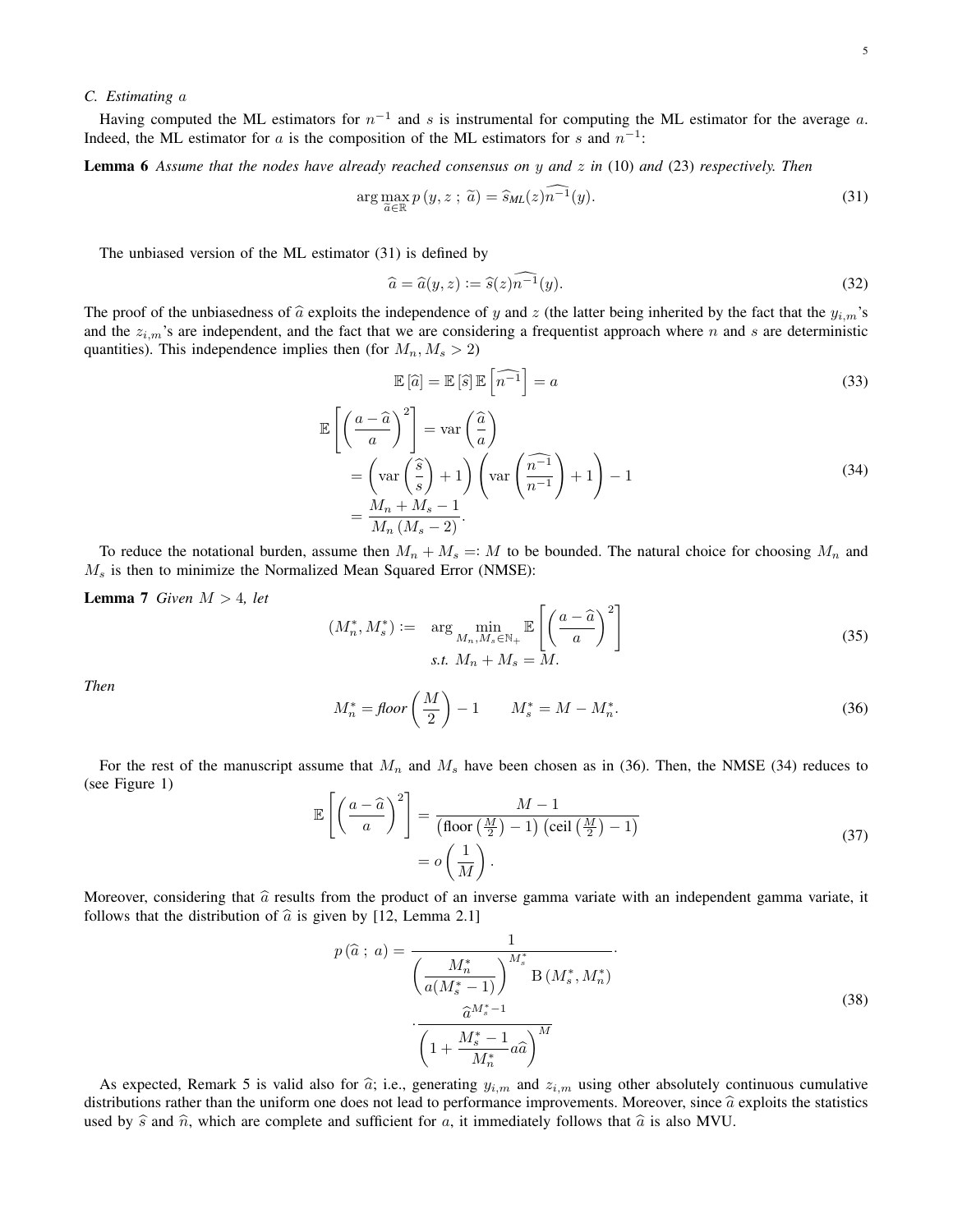

Fig. 1. Graphical representation of (37), the NMSE of the estimator  $\hat{a}$  as a function of the number of scalars M transmitted during each broadcast communication.

Remark 8 *Max-consensus based averaging is naturally adapted to estimating generalized averages such as*

$$
\sqrt[\alpha]{\frac{1}{n}\sum_{i=1}^{n} s_i^{\alpha}}.
$$
\n(39)

*In fact, given the a priori knowledge of the exponent* α*, the network can exploit our protocol to distributedly generate information on the average*  $n^{-1} \sum_{i=1}^{n} s_i^{\alpha}$  *and then infer a ML estimate of* (39) *as we discussed above.* 

### III. MOTIVATIONS

Motivated by practical considerations, we considered the following assumptions:

- A1) nodes are peers running the same information aggregation primitives, and they are not differentiated during their production process (by means, e.g., of an unique ID);
- A2) time is critical, and we aim at understanding the achievable performance when the estimate is computed as soon as the information is propagated *once* from every node to every other node (i.e., in the case when the consensus is reached *as soon as possible*);
- A3) there is no prior information on the  $s_i$ ;
- A4) the number of communicated scalars is limited, to account for finite bandwidths. (Yet we ignore quantization issues, to obtain a simplified description of trade-offs that may be encountered in real world settings; the validity of these approximations will have to be investigated in future works).

We now motivate why these assumptions lead naturally to the proposed max-consensus based algorithm.

First, Assumption A1, useful for simplifying the physical production of the nodes, suggests to use randomized algorithms. Indeed, considering deterministic initial conditions (not depending on the estimand) and deterministic aggregation mechanisms (again not depending on the estimand) would imply a non identifiability of the average. Thus randomization should act either on the initial conditions or/and in the aggregation mechanism. Since randomized aggregation strategies would violate the convergence requirement stated in Assumption  $A2<sup>1</sup>$ , randomization should happen when initializing the nodes' memories.

Moreover, Assumptions A2 and A3 suggest to use max-consensus protocols: indeed the convergence requirement is satisfied only by order-statistics consensus protocols, that compute the  $\kappa$ -th biggest (or smallest) element in the set  $\{s_1, \ldots, s_n\}$ . An approach may then be constructing and exchanging lists of the biggest / smallest  $s_i$ 's and then infer a using L-estimators; but since we do not assume a prior on the  $s_i$ 's, the performance of these estimators cannot be characterized. This leads to frequentist assumptions where random variables are constructed from the  $s_i$ 's. Estimating sums using generic order-statistics on these novel r.v.s leads then to asymptotically equivalent estimators [13]; we thus choose here the simplest one, i.e., max  $consensus<sup>2</sup>$ .

Given that we consider max-consensus protocols, Assumption A4 finally implies that we must estimate  $a$  through estimating both s and n in (3). Indeed, recalling (22), computing maxima leads to Beta random variables with a parameter given by a sum. In other words, only sums can be estimated from a Beta random variable derived from max-consensus operations. It is then clear that the generic ratio s/n cannot be estimated directly by using just *one* max consensus protocol: at least two parallel computations are needed and this motivates the structure of our estimator.

#### IV. COMPARISON

We now compare the performance of the average-consensus protocol (4) against the ones of the max-consensus strategy (34) for Cayley graphs and different kinds conditions. We start with a general discussion of the NMSE associated to protocol 4 in Section IV-A, a general discussion on Cayley graphs in Section IV-B, and a comparison of the NMSEs of the considered protocols for Cayley graphs in Section IV-B.

<sup>&</sup>lt;sup>1</sup>We omit treating formally this issue due to space constraints, and leave it for extensions of this paper. The intuition is that if node  $j$  randomly modifies the information content of a message received by  $i$ , then  $i$  should be informed back of these changes.

<sup>&</sup>lt;sup>2</sup>We nonetheless notice that using generic order-statistic consensus strategies is better when the size of the network is small [13].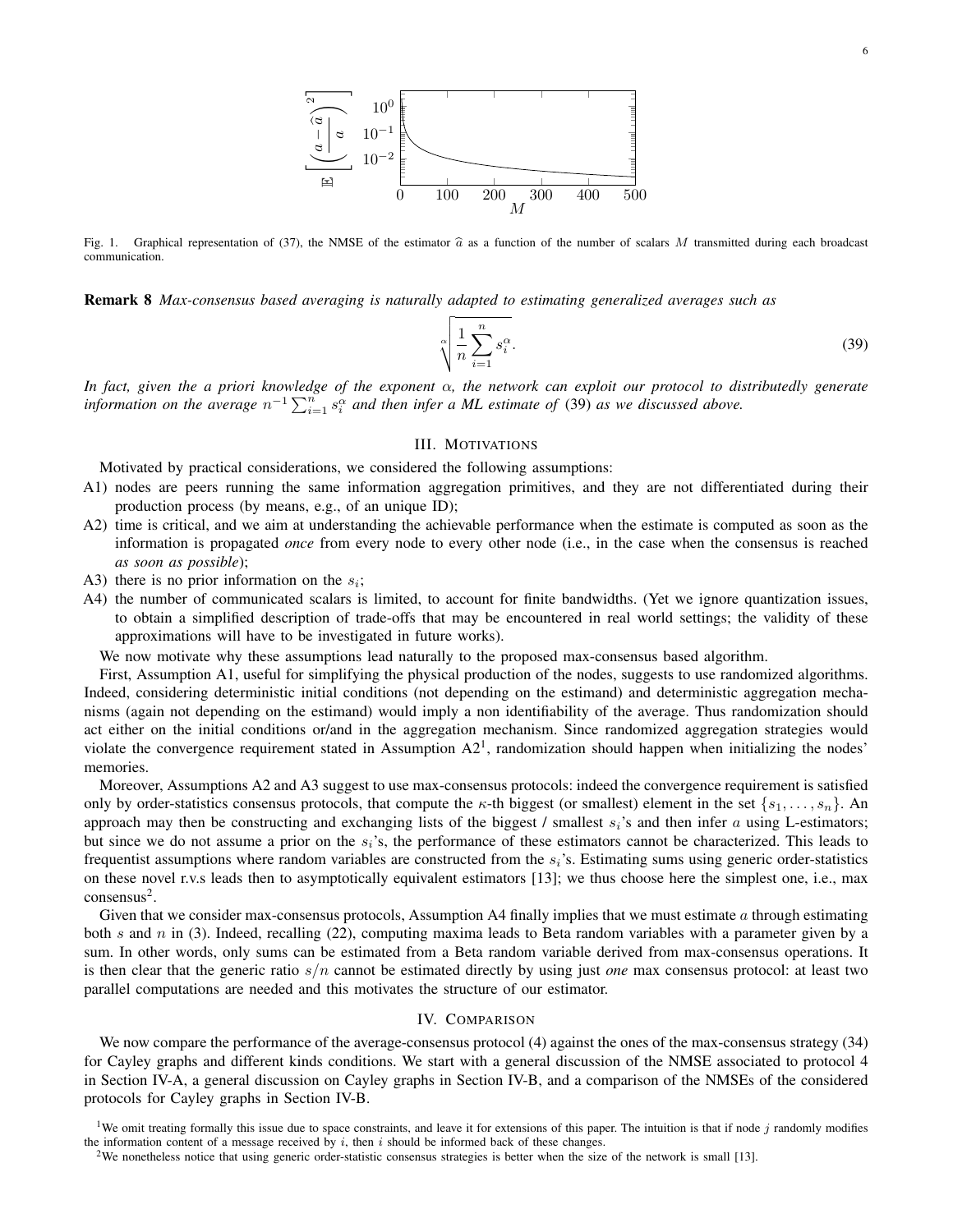### *A. Characterization of protocol* (4)

Let (4) be s.t.  $P(k) = P$  for every k, and let the spectrum of P be  $\Lambda = \{1, \lambda_2, ..., \lambda_n\}$ , with  $1 \geq |\lambda_2| \geq ... \geq |\lambda_n|$ . Let moreover the associated eigenvectors be  $1/n, v_2, \ldots, v_n$ , normalized so that  $||v_i||_2 = 1$ ,  $i = 2, \ldots, n$ . Consider then the notation  $\mathbf{s} := [s_1, \ldots, s_n]^T$  and  $\mathbf{a}(k) := [a_1(k), \ldots, a_n(k)]^T$ , so that (4) reduces to  $\mathbf{a}(k) = P\mathbf{a}(k-1)$ ,  $\mathbf{a}(0) = \mathbf{s}$ . With this notation,  $a = \mathbf{1}^T s/n$ ; we can thus define the NMSE associated to P and s at time k as

NMSE 
$$
(a(k)) := \frac{\|a(k) - \mathbb{1}a\|^2}{\|\mathbb{1}a\|^2} = \frac{1}{n} \sum_{i=1}^n \left(\frac{a_i(k) - a}{a}\right)^2
$$
.

The aim is then to compare NMSE  $(a(k))$  with  $\mathbb{E}\left[\left(\frac{a-\widehat{a}}{a}\right)^2\right]$  in (37), i.e., the average of the local normalized squared errors induced by the average consensus in a generic epoch  $k$  with the expected normalized squared error of the max consensus *assuming that this has converged* (in other words, for  $k \ge d$ ).

Instrumental to this comparison, we decompose the vector  $s$  in two components, one parallel to  $\mathbb 1$  and one orthogonal to it. I.e., we let

$$
s = s^{\parallel} + s^{\perp}, \quad s^{\parallel} := \frac{\mathbb{1}\mathbb{1}^T}{n} s = \mathbb{1}a, \quad s^{\perp} := s - s^{\parallel}, \tag{40}
$$

so that, since  $P1 = 1$ ,

$$
\mathbf{a}(k) = P^k \mathbf{s} = \mathbf{s}^{\parallel} + P^k \mathbf{s}^{\perp} = \mathbb{1}a + P^k \mathbf{s}^{\perp}.
$$
\n<sup>(41)</sup>

Thus, given the spectral decomposition of P,

$$
\|\mathbf{a}(k) - \mathbf{1}a\|^2 = \|P^k \mathbf{s}^\perp\|^2 = \left\|\sum_{i=2}^n \lambda_i^k \left(v_i^T \mathbf{s}^\perp\right) v_i\right\|^2.
$$
 (42)

Assume now that nodes start from a given "dissensus" level

$$
\|\mathbf{s} - \mathbf{1}a\| = \varphi > 0,\tag{43}
$$

and that for simplicity  $s^{\perp} = \varphi v_i$  for an opportune  $i = 2, \ldots, n$ . Thus

$$
\text{NMSE}\left(\boldsymbol{a}(k)\right) = \frac{\varphi^2}{na^2} \lambda_i^{2k},\tag{44}
$$

i.e., the best convergence is achieved for  $s^{\perp} \parallel v_n$ , while the worst is for  $s^{\perp} \parallel v_2$  (the very well known fact that the convergence rate of (4) is asymptotically dominated by  $\lambda_2$ , the essential spectral radius of P).

### *B. Essentials on Cayley graphs*

We notice that the problem of selecting the  $P$  leading to the fastest convergence properties can be framed in terms of an opportune semi-definite program [5]. Here, we focus on Cayley graphs because of the availability of bounds on the essential spectral radius of the  $P$  associated to a generic graph in this class [3].

We recall that a Cayley graph  $\mathcal{G}(X, S)$ , where X is a finite Abelian group of order  $||X|| = n$  and  $S \subseteq X$ , is a graph with vertex set  $V = G$  and edge set  $E = \{(x_1, x_2) \in X \times X : x_1 - x_2 \in S\}$ . If S generates X then  $\mathcal{G}(X, S)$  is strongly connected. If S contains all the inverses of its elements then the associated Cayley graph is undirected. A matrix  $P$  is then called a Cayley matrix if there exists a function  $\pi: G \mapsto \mathbb{R}$  such that  $[P_{ij}] = \pi(i - j)$  (with i and j denoting both the i-th and j-th element of X respectively and the *i*-th row and j-th column of  $P$ ). A stochastic Cayley matrix  $P$  is also doubly stochastic, i.e.,  $P1 = 1$  implies  $1^T P = 1^T$ . An important result is the following (tight) bound [3]:

Theorem 9 *Let* X *be a finite Abelian group of order* n *and* S *be a subgroup of* G *containing zero. Then there exists a*  $p$ *ositive constant*  $c \leq 2\pi^2$ , independent of X and S, such that for all stochastic P consistent with  $\mathcal{G}(X, S)$  there holds

$$
\rho(P) \ge 1 - \frac{c}{n^{2/(\|S\|-1)}},\tag{45}
$$

with  $\rho(\cdot): \mathbb{R}^{n \times n} \mapsto \mathbb{R}$  *being the essential spectral radius.* 

This means that even if P has an optimal  $\rho(P)$ , then its slowest mode of convergence cannot be faster than a certain quantity depending on the size and the number of communication links of the network.

Then, as long the analysis is restricted to the slowest mode of convergence, since (37) is bounded above by  $4/(M-2)$ , Theorem 9 and (44) give the sufficient condition

$$
M \ge \frac{4na^2}{\varphi^2} \left( 1 - \frac{2\pi}{n^{2/(\|S\|-1)}} \right)^{-2d} + 2 \tag{46}
$$

ensuring for which  $M$  the NMSE of the max-consensus strategy is better than the one of the classical average consensus protocol.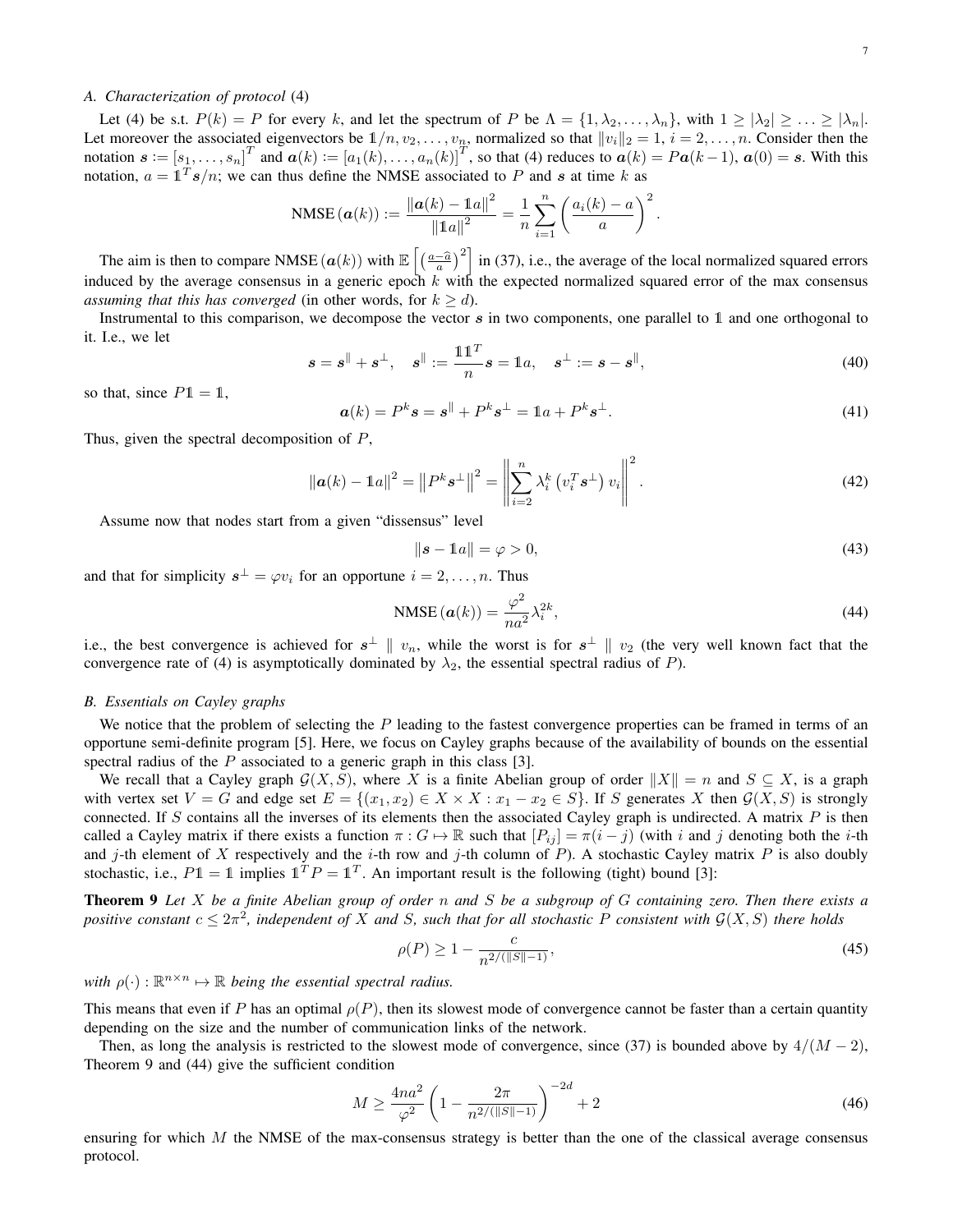### *C. An example*

Consider the group  $X = \mathbb{Z}_n$ , the generators  $S = \{0, 1\}$ , and the associated Cayley graph  $\mathcal{G}(X, S)$ . For this network it can be shown that the optimal  $P$  in given by

$$
P_{i,j} = \begin{cases} \frac{1}{2} & \forall (i,j) \in E \\ 0 & \text{otherwise.} \end{cases}
$$
 (47)

and thus the essential spectral radius is

$$
\rho(P) = \left(\frac{1}{2} + \frac{1}{2}\cos\left(\frac{2\pi}{n}\right)\right)^{1/2}.\tag{48}
$$

The NMSE performance of averaging through our max- and average- consensus protocols for this network are compared in Figure 2.



Fig. 2. Graphical comparison of the NMSE in (44) against (34) for the network with Cayley graph of Section IV-C,  $n = 1000$  and for different values of the initial dissensus  $\frac{\varphi^2}{na^2}$  and the number of scalars M.

### V. CONCLUDING REMARKS

Averaging over networks is a basic tool for distributed computations. In practice, it is important that averaging protocols have fast dynamics and it is thus interesting to study how averaging can be implemented on top of fast aggregation schemes such as max consensus.

The possibility of estimating networks cardinalities with max consensus protocols is suggestive of the possibility of estimating averages using max operations. To the best of our knowledge, here we formally propose a novel mechanism (stemming from the specific assumptions considered in Section III) for estimating averages on top of the aggregation maxima. We characterized the statistical performance of the novel estimator and started considering when it performs better than linear consensus strategies.

Unfortunately, due to the lack of tight bounds describing the essential spectral radius of a generic average consensus matrix P, it proves difficult to solve the problem of selecting the best performing strategy. Instead, we derived a characterization for Cayley graphs, obtaining (46), i.e., an analytical sufficient condition ensuring when the performance of averaging via max-consensus are better then those of the classical average consensus in terms of the Normalized Mean Squared Error (NMSE) (assuming the worst case dynamics). As expected, there is no uniformly-better strategy: depending on the initial condition, either the first or the latter wins.

There are several open questions to be studied: first, how the estimator is affected by quantization effects; second, how the sufficient condition (46) translates for more general graphs; and third, how a Bayesian prior on the  $s_i$ 's can be encoded in the estimation strategy.

#### **REFERENCES**

- [1] F. Garin and L. Schenato, "A survey on distributed estimation and control applications using linear consensus algorithms," in *Networked Control Systems*. Springer, 2011, vol. 406, ch. 3, pp. 75–107.
- [2] R. Carli, F. Garin, and S. Zampieri, "Quadratic indices for the analysis of consensus algorithms," in *Information Theory and Applications Workshop, ITA 2009*, 2009, pp. 96–104.
- [3] R. Carli, F. Fagnani, A. Speranzon, and S. Zampieri, "Communication constraints in the average consensus problem," *Automatica*, vol. 44, no. 3, pp. 671–684, 2008.
- [4] J. C. Delvenne, R. Carli, and S. Zampieri, "Optimal strategies in the average consensus problem," *Systems and Control Letters*, vol. 58, no. 10-11, pp. 759–765, 2009.
- [5] L. Xiao and S. Boyd, "Fast linear iterations for distributed averaging," *Systems & Control Letters*, vol. 53, no. 1, pp. 65–78, Sept. 2004.